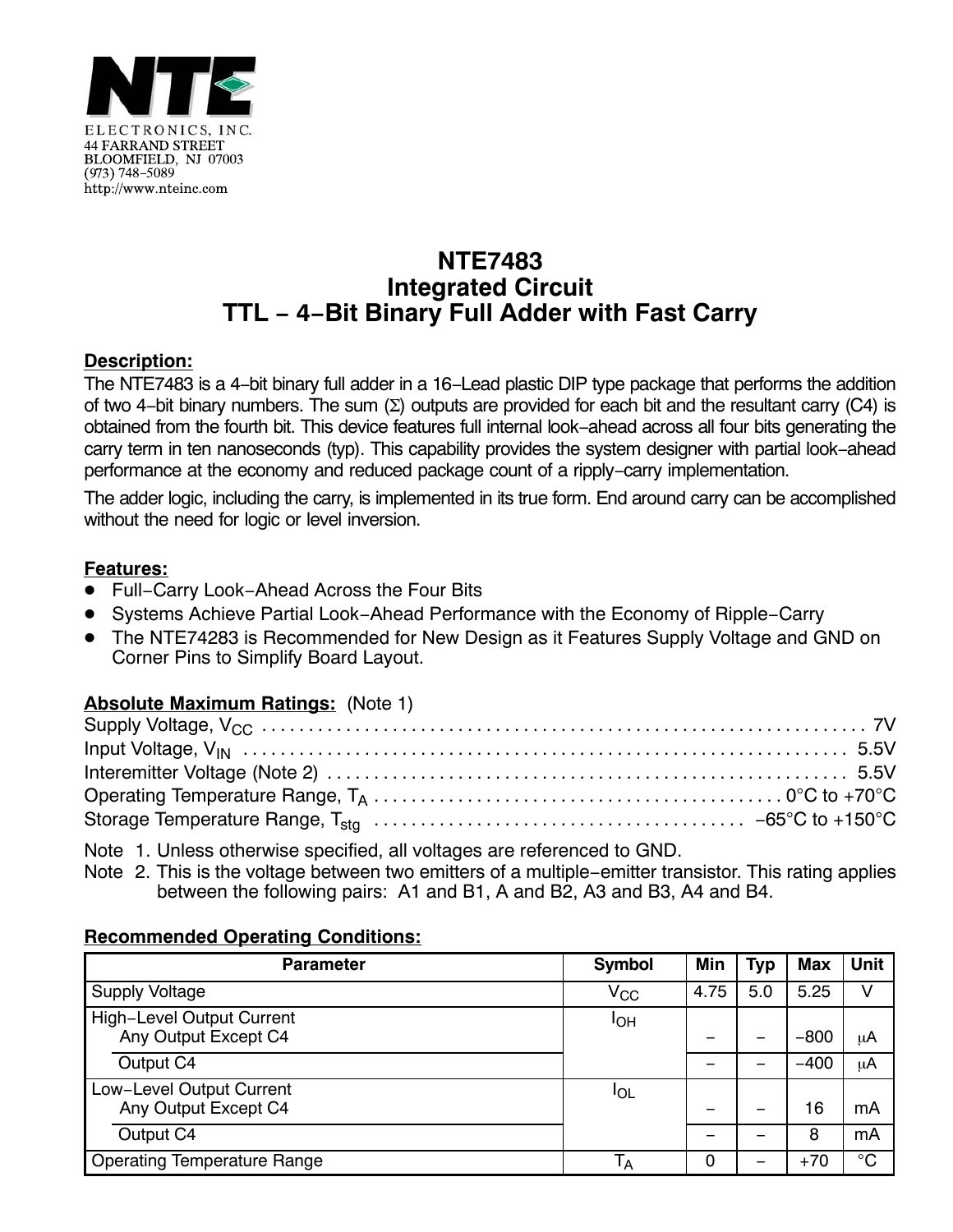#### **Electrical Characteristics:** (Note 3, Note 4)

| <b>Parameter</b>                                            | Symbol                | <b>Test Conditions</b>                                                          | Min   | Typ | Max    | Unit |
|-------------------------------------------------------------|-----------------------|---------------------------------------------------------------------------------|-------|-----|--------|------|
| High Level Input Voltage                                    | V <sub>IH</sub>       |                                                                                 | 2     |     | —      | V    |
| Low Level Input Voltage                                     | $V_{IL}$              |                                                                                 |       |     | 0.8    | v    |
| Input Clamp Voltage                                         | $V_{\mathsf{IK}}$     | $V_{CC}$ = MIN, $I_1$ = -12mA                                                   |       |     | $-1.5$ | v    |
| <b>High Level Output Voltage</b>                            | $V_{OH}$              | $V_{CC}$ = MIN, $V_{IH}$ = 2V, $V_{IL}$ = 0.8V, $I_{OH}$ = MAX                  | 2.4   | 3.4 | -      | V    |
| Low Level Output Voltage                                    | <b>V<sub>OL</sub></b> | $V_{\rm CC}$ = MIN, $V_{\rm IH}$ = 2V, $V_{\rm II}$ = 0.8V, $I_{\rm OII}$ = 4mA |       | 0.2 | 0.4    | V    |
| <b>Input Current</b>                                        | п                     | $V_{CC}$ = MAX, $V_1$ = 5.5V                                                    |       |     | 1      | mA   |
| High Level Input Current                                    | ŀıн                   | $V_{CC}$ = MAX, $V_1$ = 2.4V                                                    |       |     | 40     | μA   |
| Low Level Input Current                                     | ŀμ                    | $V_{CC}$ = MAX, $V_1$ = 0.4V                                                    |       |     | $-1.6$ | mA   |
| <b>Short-Circuit Output Current</b><br>Any Output Except C4 | $\log$                | $V_{CC}$ = MAX, Note 5                                                          | $-18$ |     | $-55$  | mA   |
| Output C4                                                   |                       |                                                                                 | $-18$ | -   | $-70$  | mA   |
| <b>Supply Current</b><br>All B Low, Other Inputs at 4.5V    | $_{\rm{ICC}}$         | $V_{CC}$ = MAX, Outputs Open                                                    |       | 56  |        | mA   |
| All Inputs at 4.5V                                          |                       |                                                                                 |       | 66  | 110    | mA   |

Note 3. .For conditions shown as MIN or MAX, use the appropriate value specified under "Recommended Operation Conditions".

- Note 4. All typical values are at  $V_{CC} = 5V$ ,  $T_A = +25^{\circ}C$ .
- Note 5. Not more than one output should be shorted at a time.

## **Switching Characteristics:** (V<sub>CC</sub> = 5V, R<sub>L</sub> = 667 $\Omega$ , T<sub>A</sub> = +25°C unless otherwise specified)

| <b>Parameter</b>                                            | Symbol           | <b>Test Conditions</b>           | Min | Typ            | Max | Unit |
|-------------------------------------------------------------|------------------|----------------------------------|-----|----------------|-----|------|
| Propagation Delay Time                                      | <sup>t</sup> PLH | $R_1 = 400\Omega$ , $C_1 = 15pF$ |     | $\overline{4}$ | 21  | ns   |
| (From C0 Input to Any $\Sigma$ Output)                      | <sup>t</sup> PHL |                                  |     | 12             | 21  | ns   |
| Propagation Delay Time                                      | <sup>T</sup> PLH |                                  |     | 16             | 24  | ns   |
| (From $A_i$ or $\overline{B}_i$ Input to $\Sigma_i$ Output) | t <sub>PHL</sub> |                                  |     | 16             | 24  | ns   |
| Output Enable Time                                          | t <sub>PZH</sub> | $R_1 = 780\Omega$ , $C_1 = 15pF$ |     | 9              | 14  | ns   |
| (From C0 Input to C4 Output)                                | t <sub>PZL</sub> |                                  | -   | 11             | 16  | ns   |
| Propagation Delay Time                                      | <sup>t</sup> PLH |                                  |     | 9              | 14  | ns   |
| (From $A_i$ or $\overline{B}_i$ Input to C4 Output)         | t <sub>PHL</sub> |                                  |     | 11             | 16  | ns   |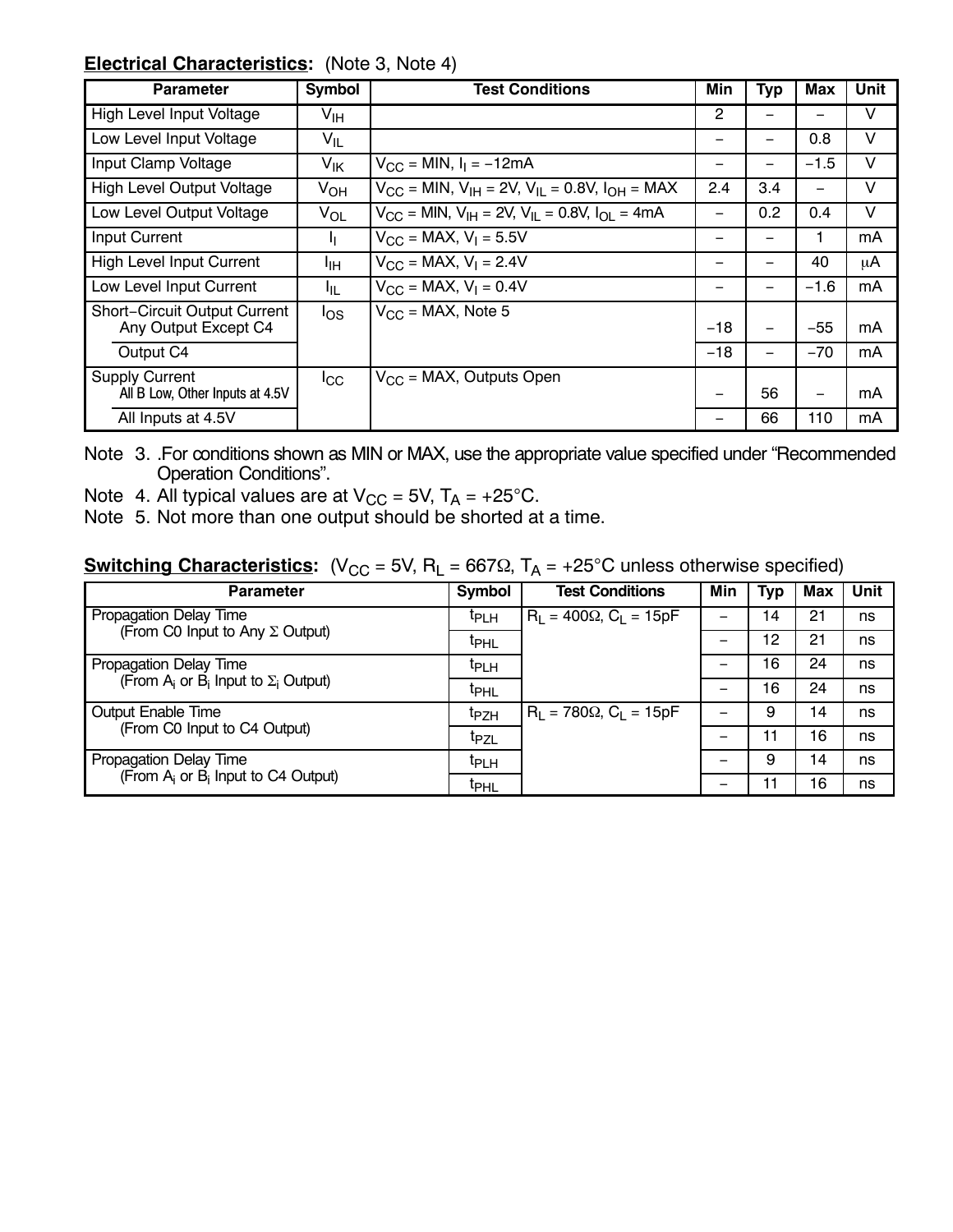#### **Function Table:**

|                         |                         |                         |                                    | <b>Output</b>            |                          |                                   |                                    |                                    |                                    |
|-------------------------|-------------------------|-------------------------|------------------------------------|--------------------------|--------------------------|-----------------------------------|------------------------------------|------------------------------------|------------------------------------|
| Input                   |                         |                         | When<br>$CO = L$                   |                          | When<br>$C2 = L$         | When<br>$CO = H$                  |                                    | When<br>$C2 = H$                   |                                    |
| A1<br>A <sub>3</sub>    | <b>B1</b><br><b>B3</b>  | A2<br>AA                | <b>B2</b><br><b>B4</b>             | $\Sigma$ 1<br>$\Sigma$ 3 | $\Sigma$ 2<br>$\Sigma$ 4 | $\overline{C2}$<br>C <sub>4</sub> | $\Sigma$ 1<br>$\Sigma$ 3           | $\Sigma$ 2<br>$\Sigma$ 4           | C <sub>2</sub><br>C <sub>4</sub>   |
|                         |                         |                         |                                    | L                        |                          | L                                 | $\overline{H}$                     |                                    | L                                  |
| $\overline{\mathsf{H}}$ |                         |                         |                                    | H                        |                          | L                                 |                                    | H                                  | L                                  |
| L                       | H                       | L                       | L                                  | $\overline{\mathsf{H}}$  |                          | L                                 | L                                  | H                                  | Ē                                  |
| $\overline{\mathsf{H}}$ | $\overline{\mathsf{H}}$ | L                       | L                                  | L                        | $\overline{\mathsf{H}}$  | L                                 | $\overline{\mathsf{H}}$            | $\overline{\mathsf{H}}$            | L                                  |
|                         |                         | H                       |                                    | L                        | H                        | L                                 | $\overline{\mathsf{H}}$            | H                                  | L                                  |
| $\overline{\mathsf{H}}$ |                         | $\overline{\mathsf{H}}$ |                                    | $\overline{\mathsf{H}}$  | $\overline{\mathsf{H}}$  | L                                 | L                                  |                                    | $\overline{\mathsf{H}}$            |
| L                       | H                       | H                       | L                                  | H                        | H                        | L                                 | L                                  | L                                  | $\overline{\mathsf{H}}$            |
| H                       | H                       | H                       |                                    | L                        | L                        | $\overline{\mathsf{H}}$           | H                                  |                                    | $\mathsf{H}$                       |
|                         |                         | L                       | $\overline{\overline{\mathsf{H}}}$ | L                        | $\overline{\mathsf{H}}$  | L                                 | $\overline{\overline{\mathsf{H}}}$ | $\overline{\overline{\mathsf{H}}}$ | L                                  |
| H                       |                         | L                       | H                                  | H                        | H                        | L                                 | L                                  | L                                  | H                                  |
| L                       | H                       | L                       | H                                  | H                        | H                        | L                                 | L                                  | L                                  | $\overline{\mathsf{H}}$            |
| $\overline{\mathsf{H}}$ | $\overline{\mathsf{H}}$ |                         | H                                  | L                        |                          | $\overline{\mathsf{H}}$           | $\overline{H}$                     |                                    | $\overline{\mathsf{H}}$            |
| L                       |                         | H                       | $\overline{\overline{\mathsf{H}}}$ | L                        |                          | H                                 | $\overline{\overline{\mathsf{H}}}$ |                                    | $\overline{\overline{\mathsf{H}}}$ |
| H                       | L                       | $\overline{\mathsf{H}}$ | $\overline{\mathsf{H}}$            | $\overline{\mathsf{H}}$  |                          | $\overline{\mathsf{H}}$           | L                                  | H                                  | H                                  |
| L                       | H                       | $\overline{H}$          | H                                  | $\overline{\mathsf{H}}$  |                          | $\overline{\mathsf{H}}$           | L                                  | H                                  | $\overline{\mathsf{H}}$            |
| H                       | H                       | H                       | H                                  | L                        | H                        | H                                 | H                                  | H                                  | H                                  |

H = HIGH Level

 $L =$  LOW Level

NOTE: Input conditions at A1, B1, A2, B2, and C0 are used to determine outputs  $\Sigma$ 1 and  $\Sigma$ 2 and the value of the internal carry C2. The values at C2, A3, B3, A4, and B4 are then used to determine outputs  $\Sigma 3$ ,  $\Sigma 4$ , and C4.